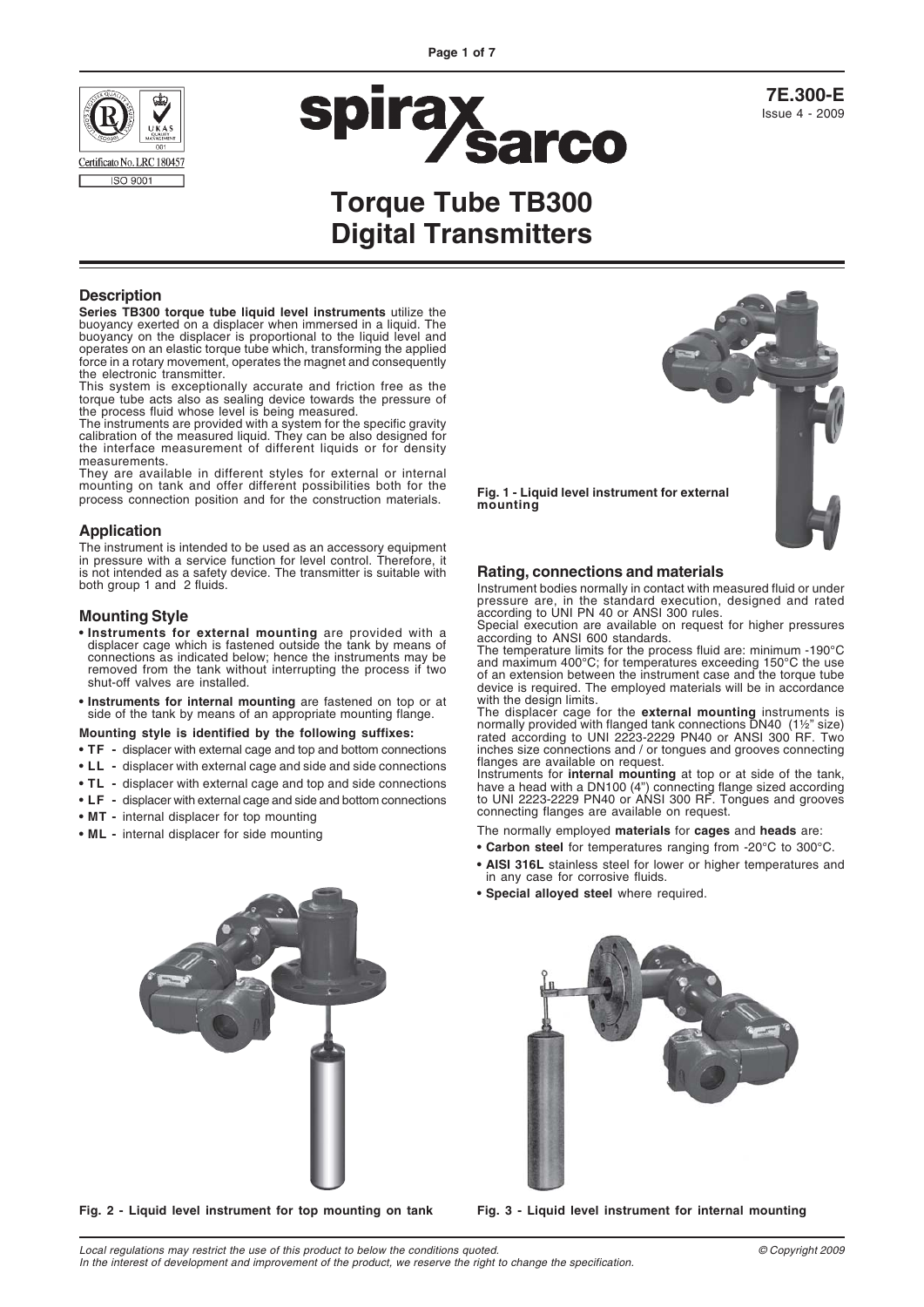#### **Torque tube**

The torque tube assembly is normally fabricated in AISI 316L stainless steel and its design is such that it ensures perfect torsional elasticity with no hysteresis thereby achieving instantaneous and accurate response to the torque produced by the buoyancy exerted on the float.

The stainless steel keeps its own characteristics of elasticity also at the lowest temperatures. Inconel torque tube are used for temperatures of the measured fluid exceeding 250°C or for peculiar problems of corrosion.

PTFE linings is possible for corrosive service on request.

#### **Torque measurement**

The TB300 transmitter has the peculiar feature to measure the rotary movement of the torque tube

by means of an innovating system without contact: the magnetic Hall effect sensor. This sensor, by eliminating the use of all mechanical components connecting the measuring unit and the electronic transmitter, consequently eliminates all negative effects originated by



vibrations, temperature, mechanical deterioration and deposits.

**Fig. 4 - Hall sensor assembly**

#### **Density measurement**

As for the measurement of the interface level, the displacer is completely immersed and its buoyancy exerted on the float varies with the specific gravity of the liquid and independently from the level.

The dimensions of the displacer depend on the measuring range of the density.

#### **Displacer**

Displacers used in TB300 series transmitters are of cylindrical shape and normally of AISI 316L stainless steel; displacers made in special materials are used for applications with particular problems of corrosion.

PTFE lining is available.

Displacer length determines the measuring range (maximum level excursion which may be measured). Its diameter depends on the measuring range and on the specific gravity of the liquid.

The upper part of the displacer rod is provided with a friction free ball joint for quick connection to the torque arm. In the instruments for internal mounting the length of the rod is designed according to the process requirement.

| Standard displacer lengths are as follows: |                |  |  |  |  |  |
|--------------------------------------------|----------------|--|--|--|--|--|
| 14" (356 mm)                               | 72" (1829 mm)* |  |  |  |  |  |
| 20" (508 mm)                               | 84" (2134 mm)  |  |  |  |  |  |
| 24" (610 mm)                               | 96" (2439 mm)  |  |  |  |  |  |
| 32" (813 mm)                               | 108" (2743 mm) |  |  |  |  |  |
| 48" (1219 mm)                              | 120" (3048 mm) |  |  |  |  |  |
| 60" (1524 mm)                              |                |  |  |  |  |  |

**\*** maximum length for side mounting, left and right mounting.

#### **Case arrangement**

Series TB300 level transmitters are normally supplied with instrument case left hand mounted to the displacer vertical axis (standard execution) or right hand mounted on request. Thanks to the special design of these instruments, case position may be reversed without being necessary to replace parts.

#### **Specific gravity compensation adjustment**

As the buoyancy exerted on the displacer varies with the liquid specific gravity, in order to ensure that the liquid level travel from bottom to top of the displacer exactly corresponds to the pointer movement through the full scale of the instrument, a compensation has to be carried through the calibration of the electronic circuit by means of the magnetic tool or of the communication protocol.

#### **Interface measurement**

Interface is defined as the boundary surface between two immiscible liquids with different specific gravities; for instance as found in a tank containing water and petrol. The interface occurs in an intermediate zone of the displacer which must function completely submerged.

The buoyancy which determines the measurement, depends not only upon the interface level, but also on the difference in specific gravities of the liquids. Consequently special displacer and special torque tube, if necessary, will have to be provided.



**Fig. 5 - Displacer and torque tube unit**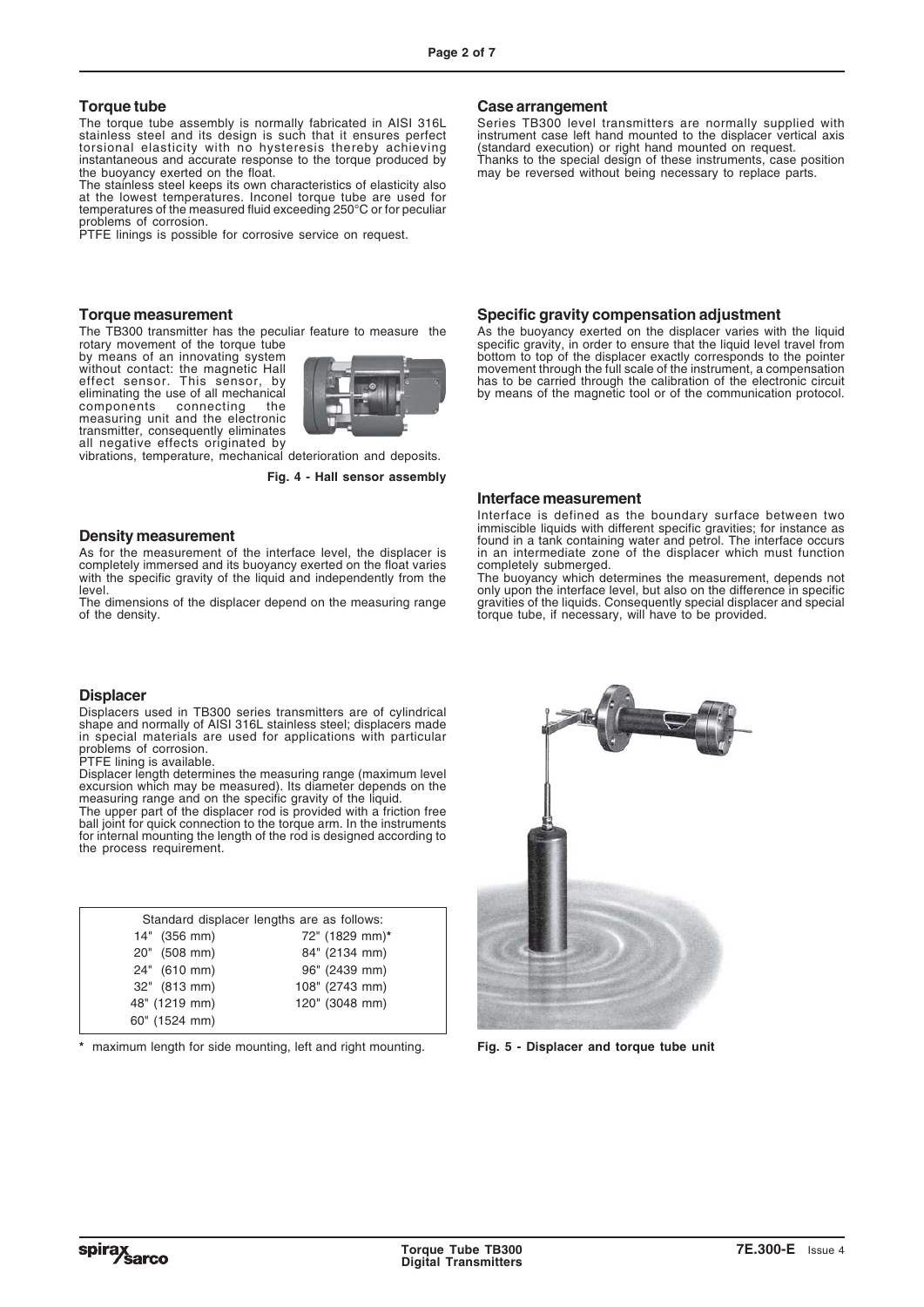## **Technical Specifications**

Hazardous Area certifications ATEX for explosion proof Eex d IIC T6 - II 2G ATEX for intrinsic safety Eex ia IIC T6 - II 2G

Case Die-cast aluminium coated with epoxy paint Enclosure rating IP 67 / Nema 4X

Electrical connections ½" NPT

# Temperature<br>Ambient:

Ambient: -40 - 85°C (-40 - 185°F)<br>Storage: -40 - 90°C (-40 - 194°F) Storage:  $-40 - 90^{\circ}C (40 - 194^{\circ}F)$ <br>Digital display:  $-40 - 85^{\circ}C$  without dama

Display 4½ numerical and 5 alphanumeric digits LCD indicator

-40 - 85°C without damage

**Humidity** 0 - 100% relative humidity

Damping Adjustable

Position sensing Magnetic sensor with Hall effect

Resolution ≤ 0.1% full scale

**Repeatability** ≤ 0.1% full scale

Hysteresis ≤ 0.1% full scale

Vibrations influence  $\pm$  0.3% / g of the range

Electromagnetic interface effect Designed to comply with IEC 801 / 61326 and European Standards EN50081 and EN500082



### **Models and Protocols**

**TB301 4-20 mA + HART®**

TB301 is suitable with two-wire systems using 4-20 mA signal. The superimposed digital communication is HART®. The configuration of all parameters and the external calibration can be done by using portable units such as a Palm PDA or a PC equipped with HART® interface. A basic configuration can be done through a local adjustment by means of the magnetic tool.



**TB302 FoundationTM Fieldbus**



**Communication protocol:** Foundation™ Fieldbus **Digital communication**: transmission at 31.25 Kbits/sec

according to the protocol requirements **Power supply**: 9 to 32 Vdc supplied by the bus. Stand-by current

absorption: 12 mA

**Function blocks**: up to 20 preset and dynamically applicable

PROFIL **TB303 Profibus PA**

**Communication protocol**: Profibus PA **Digital communication**: transmission at 31.25 Kbits/sec according to the protocol requirements **Power supply**: 9 to 32 Vdc supplied by the bus. Stand-by current absorption: 12 mA

**Function blocks**: Physical, Transducer, Display and Output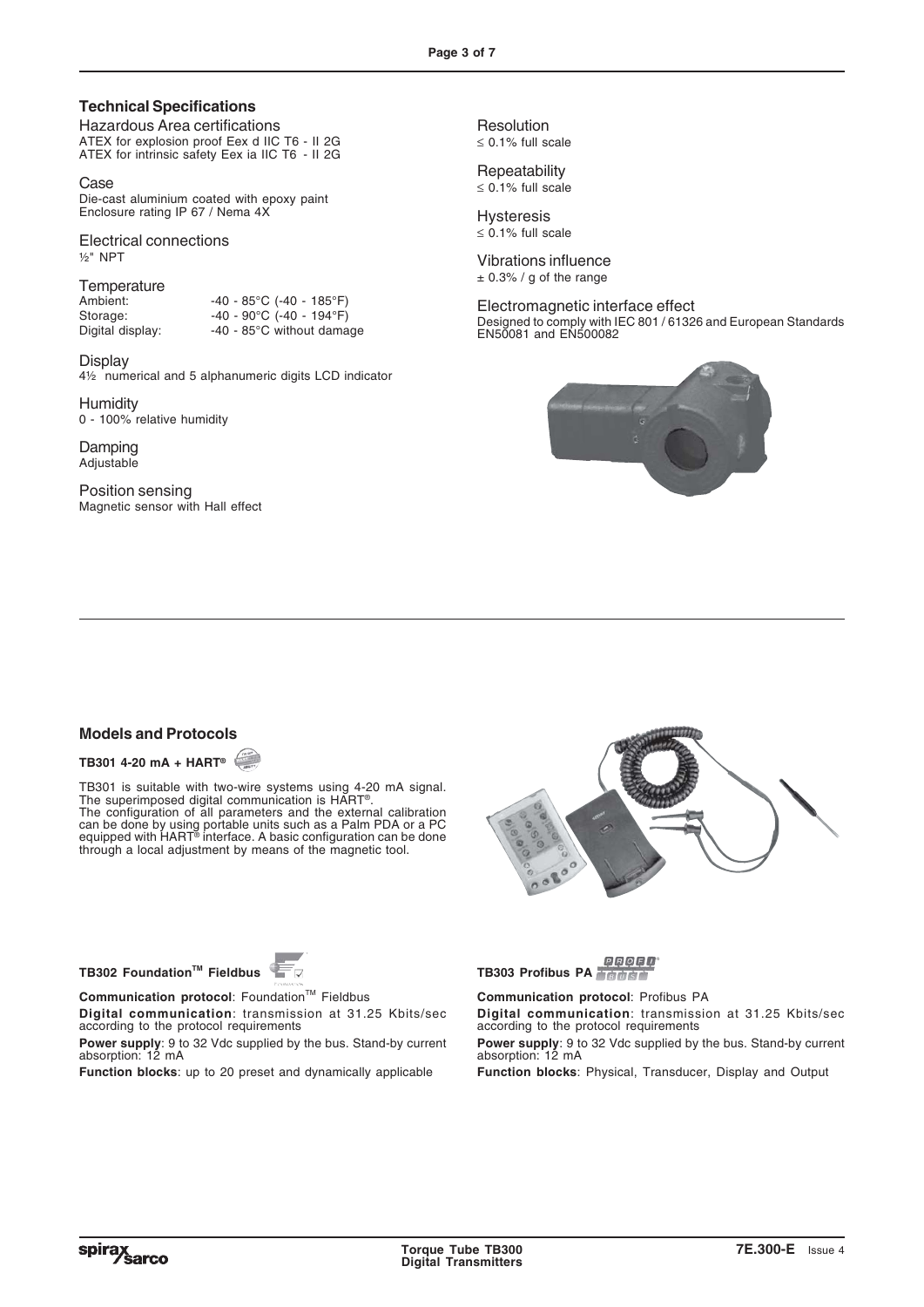# **Ordering code**

| <b>TB 30</b> |             | <b>Torque tube transmitter</b> |                                      |                                                                                                                                                                                                                                                                                             |                                                                                                                                                                                                                                                                                                                                                                                                            |  |  |  |
|--------------|-------------|--------------------------------|--------------------------------------|---------------------------------------------------------------------------------------------------------------------------------------------------------------------------------------------------------------------------------------------------------------------------------------------|------------------------------------------------------------------------------------------------------------------------------------------------------------------------------------------------------------------------------------------------------------------------------------------------------------------------------------------------------------------------------------------------------------|--|--|--|
|              | Code        |                                | <b>Output signal / Communication</b> |                                                                                                                                                                                                                                                                                             |                                                                                                                                                                                                                                                                                                                                                                                                            |  |  |  |
|              | 1<br>2<br>3 | Profibus PA                    | $4 - 20$ mA + Hart                   | <b>Foundation Fieldbus</b>                                                                                                                                                                                                                                                                  |                                                                                                                                                                                                                                                                                                                                                                                                            |  |  |  |
|              |             | Code                           |                                      | <b>Type of measurement</b>                                                                                                                                                                                                                                                                  |                                                                                                                                                                                                                                                                                                                                                                                                            |  |  |  |
|              |             | L<br>$\mathbf{I}$<br>D         | Level                                | Interface<br>Density                                                                                                                                                                                                                                                                        |                                                                                                                                                                                                                                                                                                                                                                                                            |  |  |  |
|              |             |                                | Code                                 | <b>Head</b>                                                                                                                                                                                                                                                                                 |                                                                                                                                                                                                                                                                                                                                                                                                            |  |  |  |
|              |             |                                | F<br>O                               |                                                                                                                                                                                                                                                                                             | Fixed position<br>Adjustable position                                                                                                                                                                                                                                                                                                                                                                      |  |  |  |
|              |             |                                |                                      | $\overline{\mathsf{Code}}$                                                                                                                                                                                                                                                                  | <b>Mounting</b>                                                                                                                                                                                                                                                                                                                                                                                            |  |  |  |
|              |             |                                |                                      | LL<br><b>TL</b><br>LF.<br>MT<br><b>ML</b>                                                                                                                                                                                                                                                   | <b>TF</b><br>Displacer with external cage and top and bottom connections<br>Displacer with external cage and side and side connections<br>Displacer with external cage and top and side connections<br>Displacer with external cage and side and bottom connections<br>Internal displacer for top mounting<br>Internal displacer for side mounting                                                         |  |  |  |
|              |             |                                |                                      | Code                                                                                                                                                                                                                                                                                        | Displacer lenght / Density                                                                                                                                                                                                                                                                                                                                                                                 |  |  |  |
|              |             |                                |                                      | 14<br>356 mm<br>508 mm<br>20<br>24<br>610 mm<br>32<br>813 mm<br>48<br>1219 mm<br>60<br>1524 mm<br>72<br>1829 mm (max for ML mounting)<br>84<br>2134 mm<br>96<br>2439 mm<br>108<br>2743 mm<br>120<br>3048 mm<br>11<br>Density<br>13<br>Density<br>17<br>Density<br>Special / Interface<br>99 |                                                                                                                                                                                                                                                                                                                                                                                                            |  |  |  |
|              |             |                                |                                      | Code                                                                                                                                                                                                                                                                                        | <b>Flanges / Connections</b>                                                                                                                                                                                                                                                                                                                                                                               |  |  |  |
|              |             |                                |                                      | <b>DN 40</b><br><b>PN 40</b><br>A<br>B<br><b>ANSI 300</b><br>$1\frac{1}{2}$<br>С<br><b>ANSI 600</b><br>$1\frac{1}{2}$<br>Ζ<br>On request                                                                                                                                                    |                                                                                                                                                                                                                                                                                                                                                                                                            |  |  |  |
|              |             |                                |                                      | Code                                                                                                                                                                                                                                                                                        | Material -<br><b>Body</b>                                                                                                                                                                                                                                                                                                                                                                                  |  |  |  |
|              |             |                                |                                      | АC<br>SL<br><b>SP</b>                                                                                                                                                                                                                                                                       | Carbon Steel (STD)<br>AISI 316 L (STD)<br>Special                                                                                                                                                                                                                                                                                                                                                          |  |  |  |
|              |             |                                |                                      | Code                                                                                                                                                                                                                                                                                        | <b>Displacer</b><br>Material -                                                                                                                                                                                                                                                                                                                                                                             |  |  |  |
|              |             |                                |                                      | 2<br>3                                                                                                                                                                                                                                                                                      | AISI 316 L<br>Other special                                                                                                                                                                                                                                                                                                                                                                                |  |  |  |
|              |             |                                |                                      | Code<br>A                                                                                                                                                                                                                                                                                   | <b>Torque Tube</b><br><b>Material</b>                                                                                                                                                                                                                                                                                                                                                                      |  |  |  |
|              |             |                                |                                      | J.<br>S                                                                                                                                                                                                                                                                                     | AISI 316 (L)<br><b>INCONEL</b><br>Special                                                                                                                                                                                                                                                                                                                                                                  |  |  |  |
|              |             |                                |                                      | Code                                                                                                                                                                                                                                                                                        | <b>Material</b><br><b>→ Electronic Case</b>                                                                                                                                                                                                                                                                                                                                                                |  |  |  |
|              |             |                                |                                      | 00<br>H1                                                                                                                                                                                                                                                                                    | Paint coated Aluminium (STD)<br>AISI 316                                                                                                                                                                                                                                                                                                                                                                   |  |  |  |
|              |             |                                |                                      | Code<br>$ 2\rangle$<br> 4<br> 3<br> 1<br>J1<br>HT<br>HP<br>DS<br>SS                                                                                                                                                                                                                         | <b>Options (Case / Materials)</b><br>Explosion proof ATEX certification<br>Intrinsically safe ATEX certification<br>Canadian Standards Certification (C.S.A.)<br>Factory Mutual Certification (FM)<br>Tag plate AISI 316<br>Cooling extension for fluid temperature $> 180^{\circ}$ C<br>Special application for high pressure > ANSI 300 PN 40<br>Special drain (on request)<br>Special vent (on request) |  |  |  |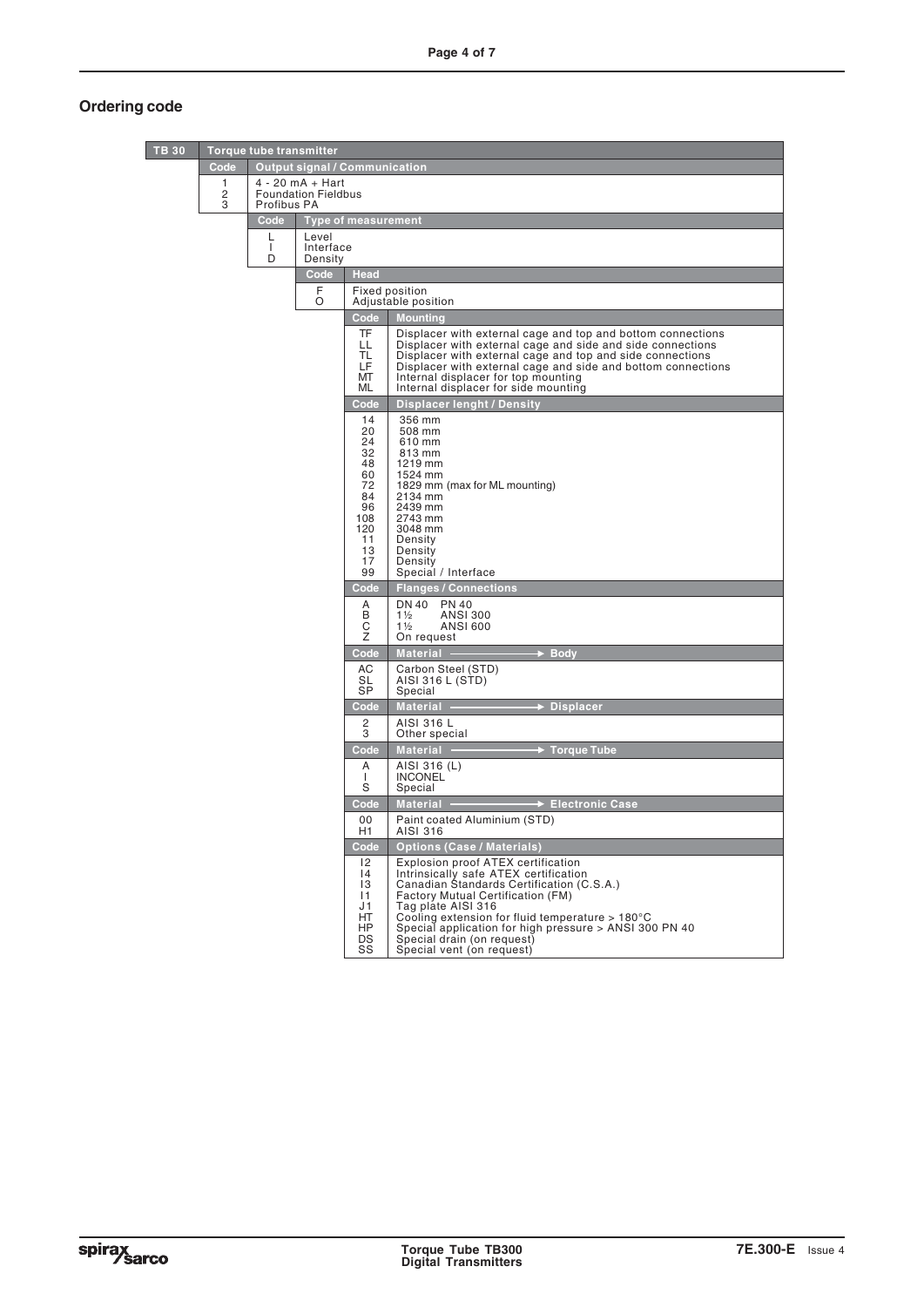| <b>Ranges</b> |      | A      | в    | С    | D     | F    | M      | Ø Displacer |
|---------------|------|--------|------|------|-------|------|--------|-------------|
| <b>Inches</b> | mm   |        |      |      |       |      |        |             |
| 14"           | 356  | 279    | 733  | 620  | 356   | 469  | 178    | 76          |
| 20"           | 508  | 355    | 885  | 772  | 508   | 621  | 254    | 70          |
| 24"           | 610  | 406    | 987  | 874  | 610   | 723  | 305    | 60          |
| 32"           | 813  | 507.5  | 1190 | 1077 | 813   | 926  | 406.5  | 50          |
| 48"           | 1219 | 710.5  | 1596 | 1483 | 1219  | 1332 | 609.5  | 40          |
| 60"           | 1524 | 863    | 1901 | 1788 | 1524  | 1637 | 762    | 38          |
| 72"           | 1829 | 1015.5 | 2206 | 2093 | 1829* | 1942 | 914.5  | 34          |
| 84"           | 2134 | 1168   | 2511 | 2398 | 2134  | 2247 | 1067   | 28          |
| 96"           | 2439 | 1320   | 2816 | 2703 | 2439  | 2552 | 1219   | 28          |
| 108"          | 2743 | 1472.5 | 3120 | 3007 | 2743  | 2856 | 1371.5 | 28          |
| 120"          | 3048 | 1625   | 3425 | 3312 | 3048  | 3161 | 1524   | 28          |

**Mounting and Dimensions (mm) for Fixed position version (F)**

**\*** maximum length for side mounting, left and right mounting.













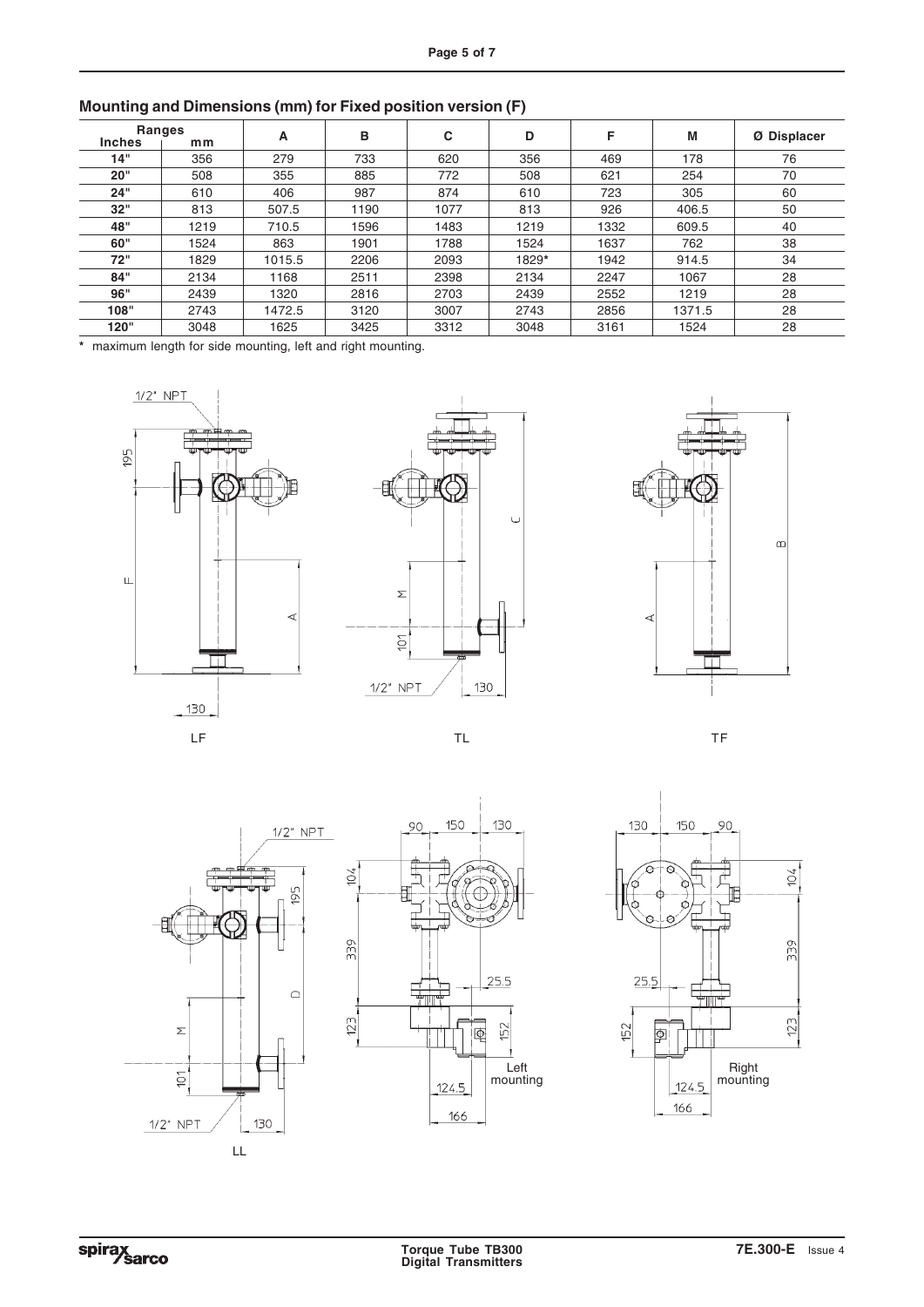| <b>Ranges</b> |      | A      | в    | C    | D     | F    | M      |             |
|---------------|------|--------|------|------|-------|------|--------|-------------|
| <b>Inches</b> | mm   |        |      |      |       |      |        | Ø Displacer |
| 14"           | 356  | 258    | 626  | 556  | 356   | 426  | 178    | 76          |
| 20"           | 508  | 335    | 778  | 708  | 508   | 578  | 254    | 70          |
| 24"           | 610  | 385    | 880  | 810  | 610   | 680  | 305    | 60          |
| 32"           | 813  | 486.5  | 1083 | 1013 | 813   | 883  | 406.5  | 50          |
| 48"           | 1219 | 689.5  | 1489 | 1419 | 1219  | 1289 | 609.5  | 40          |
| 60"           | 1524 | 842    | 1794 | 1724 | 1524  | 1594 | 762    | 38          |
| 72"           | 1829 | 994.5  | 2099 | 2029 | 1829* | 1899 | 914.5  | 34          |
| 84"           | 2134 | 1147   | 2404 | 2334 | 2134  | 2204 | 1067   | 34          |
| 96"           | 2439 | 1299   | 2708 | 2638 | 2439  | 2508 | 1219   | 28          |
| 108"          | 2743 | 1451.5 | 3013 | 2943 | 2743  | 2813 | 1371.5 | 28          |
| 120"          | 3048 | 1604   | 3318 | 3248 | 3048  | 3118 | 1524   | 28          |

## **Mounting and Dimensions (mm) for Adjustable position version (O)**

**\*** maximum length for side mounting, left and right mounting.



















spirax<br>Sarco

**Torque Tube TB300 7E.300-E** Issue 4 **Digital Transmitters**